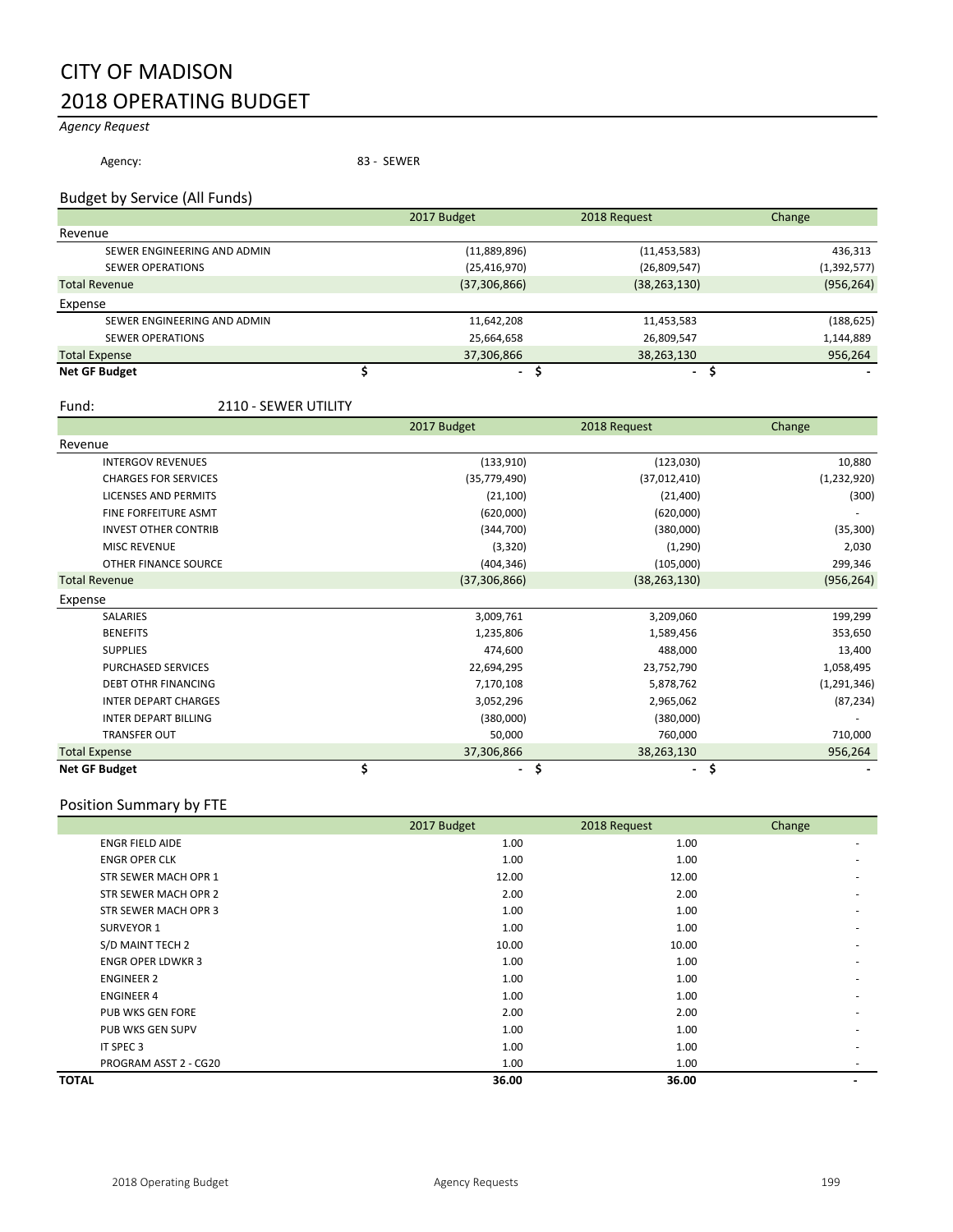

Department of Public Works **Engineering Division** Robert F. Phillips, P.E., City Engineer

City-County Building, Room 115 210 Martin Luther King, Jr. Boulevard Madison, Wisconsin 53703 Phone: (608) 266-4751 Fax: (608) 264-9275 [engineering@cityofmadison.com](mailto:engineering@cityofmadison.com) [www.cityofmadison.com/engineering](http://www.cityofmadison.com/engineering)

**Assistant City Engineer** Michael R. Dailey, P.E.

**Principal Engineer 2** Gregory T. Fries, P.E. Christopher J. Petykowski, P.E.

**Principal Engineer 1** Christina M. Bachmann, P.E. Eric L. Dundee, P.E. John S. Fahrney, P.E.

**Facilities & Sustainability** Jeanne E. Hoffman, Manager

**Operations Manager** Kathleen M. Cryan

**Mapping Section Manager** Eric T. Pederson, P.S.

> **Financial Manager** Steven B. Danner-Rivers

To: Dave Schmiedicke, Finance Director

From: Robert F. Phillips, City Engineer

Subject: Engineering Division's 2018 Sewer Utility Budget

The Engineering Division is pleased to submit our 2018 operating budget for the Sewer Utility, a utility funded entirely through user fees.

July 12, 2017

The primary objective of the City of Madison's Sewer Utility is to safely convey wastewater to the Nine Springs Wastewater TreatmentPlant. This requires a combination of design, construction and maintenance of our system of sewers and lift stations. Through our activities, infiltration is reduced, pipes in poor condition are repaired or replaced, pipes are cleaned on a regular schedule and problematic sections of pipes are maintained more frequently. The result has been a reliable system with a record low number of sewer backups.

In addition to the routine activities associated with running the Sewer Utility, specific 2018 initiatives include implementing the recently adopted restaurant class sewer billing category. The composition of effluent from restaurants contains levels of organic materials, nutrients, and bacteria significantly higher than that of residential sewage, which costs more to treat at the wastewater treatment plant. Those costs are not distributed uniformly or fairly. Residential customers in effect, subsidize the rates charged to most food preparation businesses. The restaurant sewer class rate will result in a more equitable rate structure. Additional 2018 initiatives include developing a plan to perform condition ratings on sanitary sewers over a 10-year cycle, and implementing a Computerized Maintenance Management System (CMMS).

A Sewer Utility rate increase of approximately 3% is expected due to both an increased in debt service, and an increase in sewage treatment charges which are passed through from the Madison Metropolitan Sewage District.

If you have any questions, please feel free to contact Steve Danner-Rivers or myself.

Sincerely,

Robert F. Phillips, P.E. City Engineer

RFP:

### cc: Travis Martin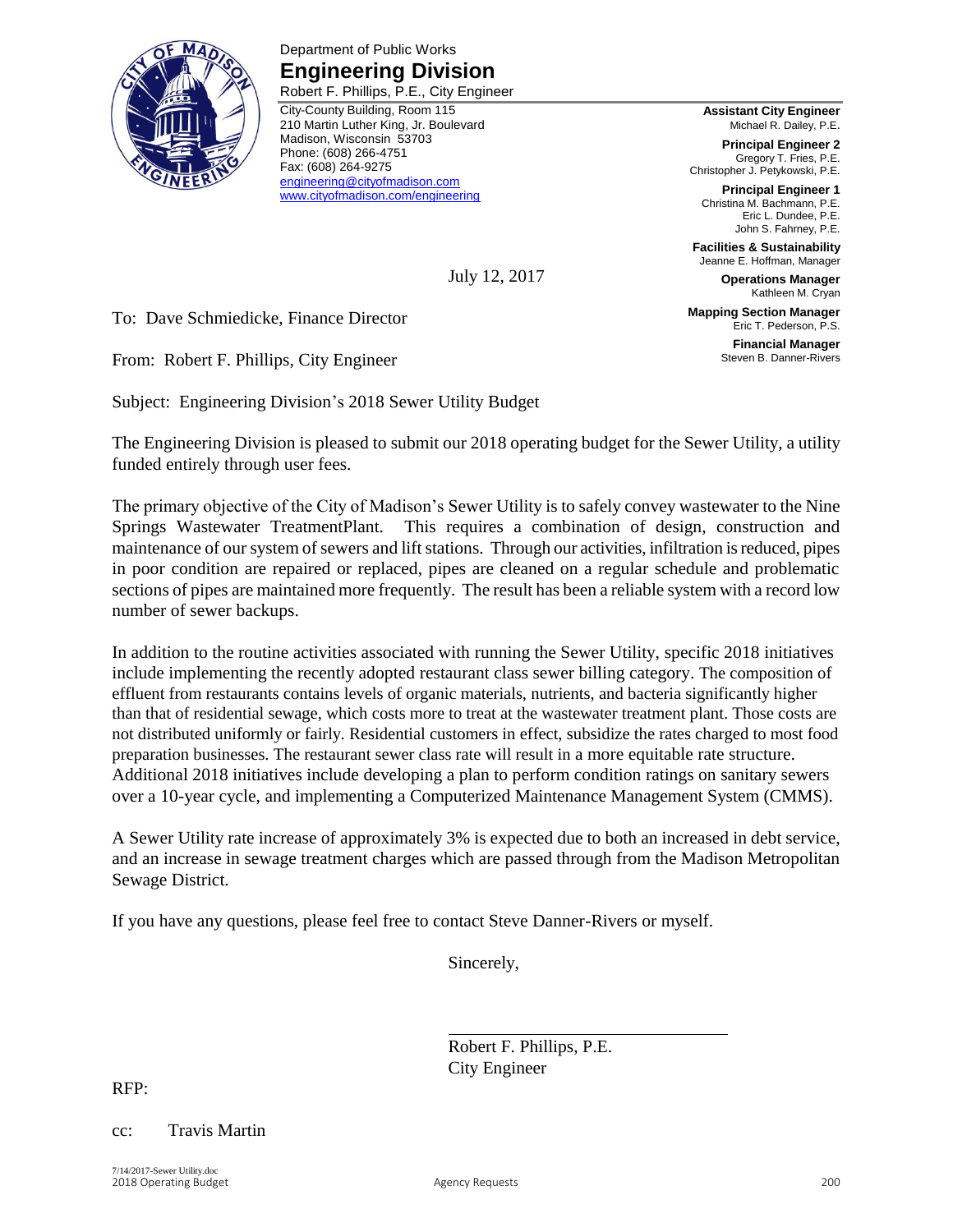# 2018 Operating Budget: Service Proposals

# **SERVICE IDENTIFYING INFORMATION**

SELECT YOUR AGENCY:

#### Sewer Utility

SELECT YOUR AGENCY'S SERVICE:

Sewer Engineering and Administration

SERVICE DESCRIPTION:

This service is responsible for: (1) the inspection, design, evaluation, and construction of sewer collection system, (2) reviewing and inspecting permits related to sanitary sewer system excavation and plugging. The goal of this service is to centrally plan and monitor the City's sewer system.

#### **SERVICE GOALS**

What community need does the service address?

Convey wastewater to the Nine Springs Wastewater Treatment Plant with minimum inflow, infiltration and exfiltration to prevent public health hazards and protect the environment.

#### Who are the recipients of the service?

- Madison Sewer Utility ratepayers
- Residents
- Businesses and their employees and customers
- Visitors to our City

What outcomes will be produced at the proposed funding level?

- Comply with regulatory requirements.
- Maintain the current level of service to customers.
- Design, construct and inspect sewers to provide adequate capacity to convey all peak design flows.
- x Expand sanitary sewer system as necessary to accommodate the growth of the City minimizing the cost to current City residents.
- Provide adequate capacity to convey all peak design flows.
- Protect municipal investment by increasing the useful life and capacities of the system and parts.
- Use operating funds efficiently.

What strategies are planned for 2018 to advance the stated outcomes?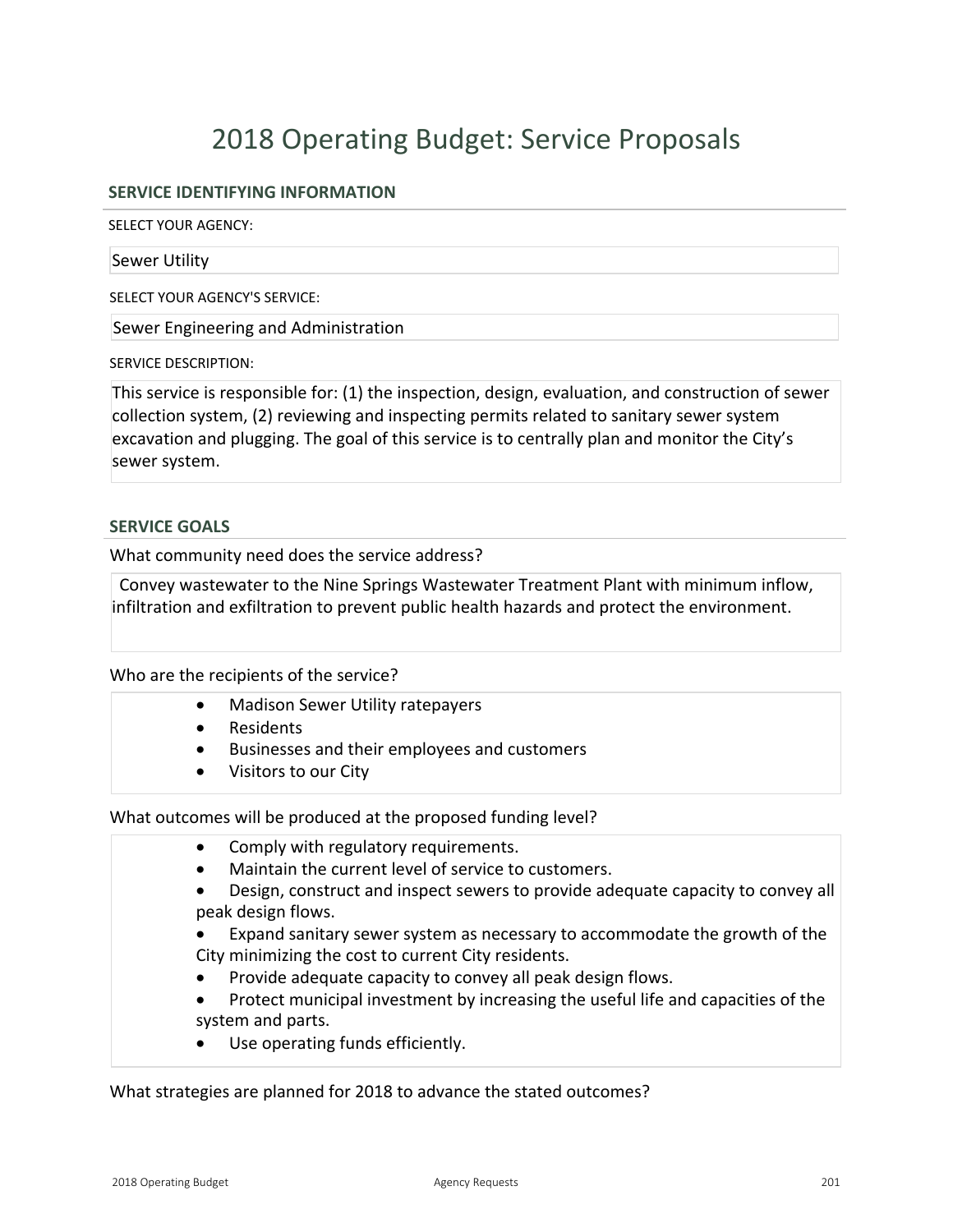- Rehabilitate and replace system assets in a planned manner based on condition to assure assets function as designed.
- Coordinate sewer replacements with street reconstruction and resurfacing projects to maximum extent feasible.
- Use trenchless CIPP technology to rehabilitate existing sewers where feasible to reduce cost and minimize disruption to residents, businesses and visitors.
- Expansion of services funded by developers and sewer impact fee districts.
- Perform cost/benefit analysis for development and implementation of a flow model.

• Review and enhance written construction inspection standards for sanitary sewer installation and develop checklists for same.

• Refine and adopt a written asset management plan.

• Work towards eliminating existing infrastructure deficit and develop plan for funding future replacement and rehabilitation of assets with particular attention to projected peaks.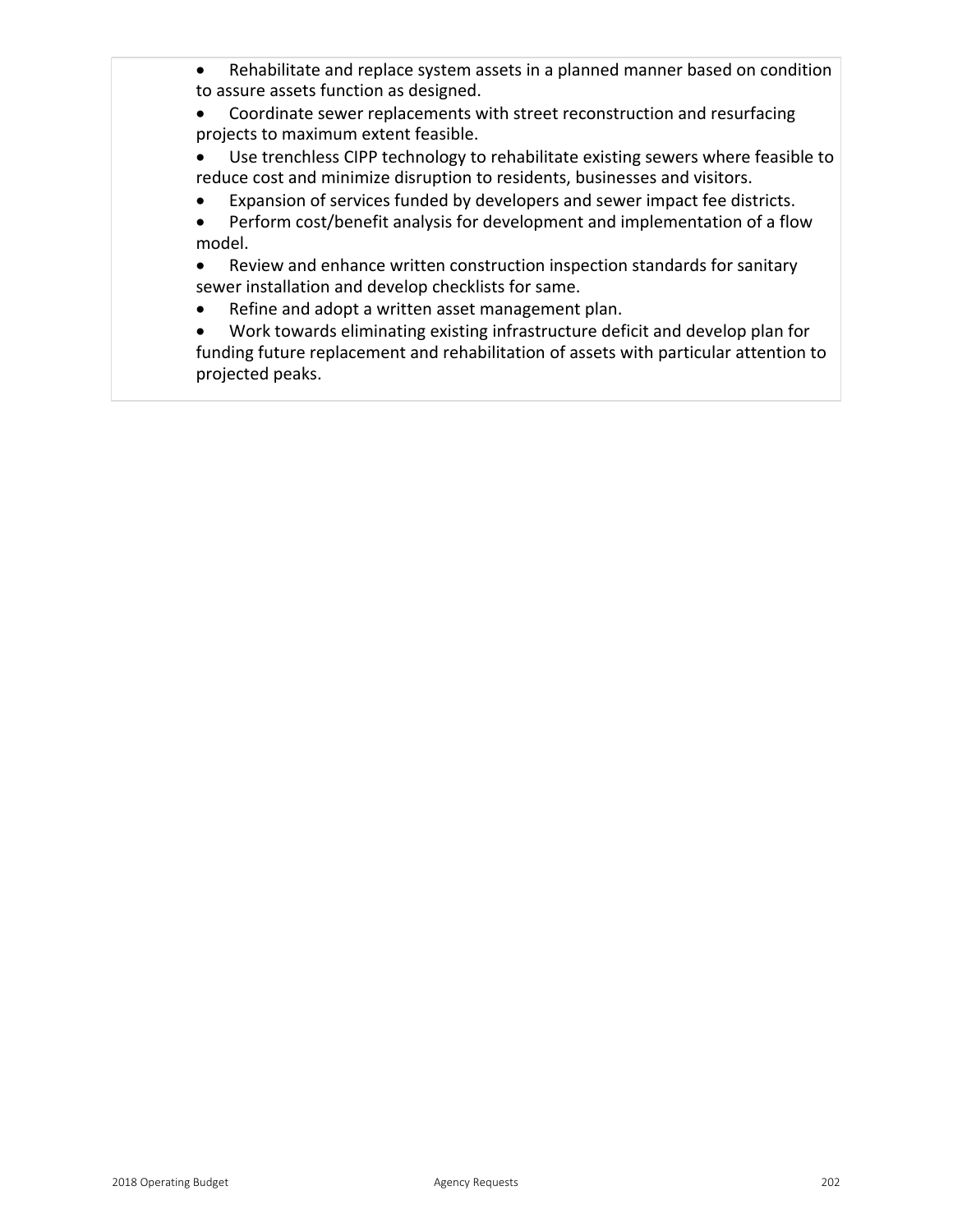# 2018 Operating Budget: Service Proposals

# **SERVICE IDENTIFYING INFORMATION**

SELECT YOUR AGENCY:

Sewer Utility

SELECT YOUR AGENCY'S SERVICE:

Sewer Operations

SERVICE DESCRIPTION:

This service is responsible for the City's sanitary collection system operation and maintenance for the 770 miles of sanitary sewer mains. The goal of the service is to effectively maintain, repair, rehabilitate, and construct the sewer system infrastructure.

#### **SERVICE GOALS**

What community need does the service address?

Convey wastewater to the Nine Springs Wastewater Treatment Plant with minimum inflow, infiltration and exfiltration to prevent public health hazards and protect the environment.

Who are the recipients of the service?

- **Madison Sewer Utility ratepayers**
- **Residents**
- Businesses and their employees and customers
- Visitors to our City

What outcomes will be produced at the proposed funding level?

- Comply with regulatory requirements.
- Eliminate preventable sanitary sewer overflows and basement backups.
- Reduce inconvenience and damage by responsibly handling service interruptions.
- Eliminate claims and legal fees related to back up by providing immediate, concerned and efficient service to all emergency calls.
- Protect municipal investment by increasing the useful life and capacities of the system and parts.
- Use operating funds efficiently.
- Perform all activities safely and avoid injury.